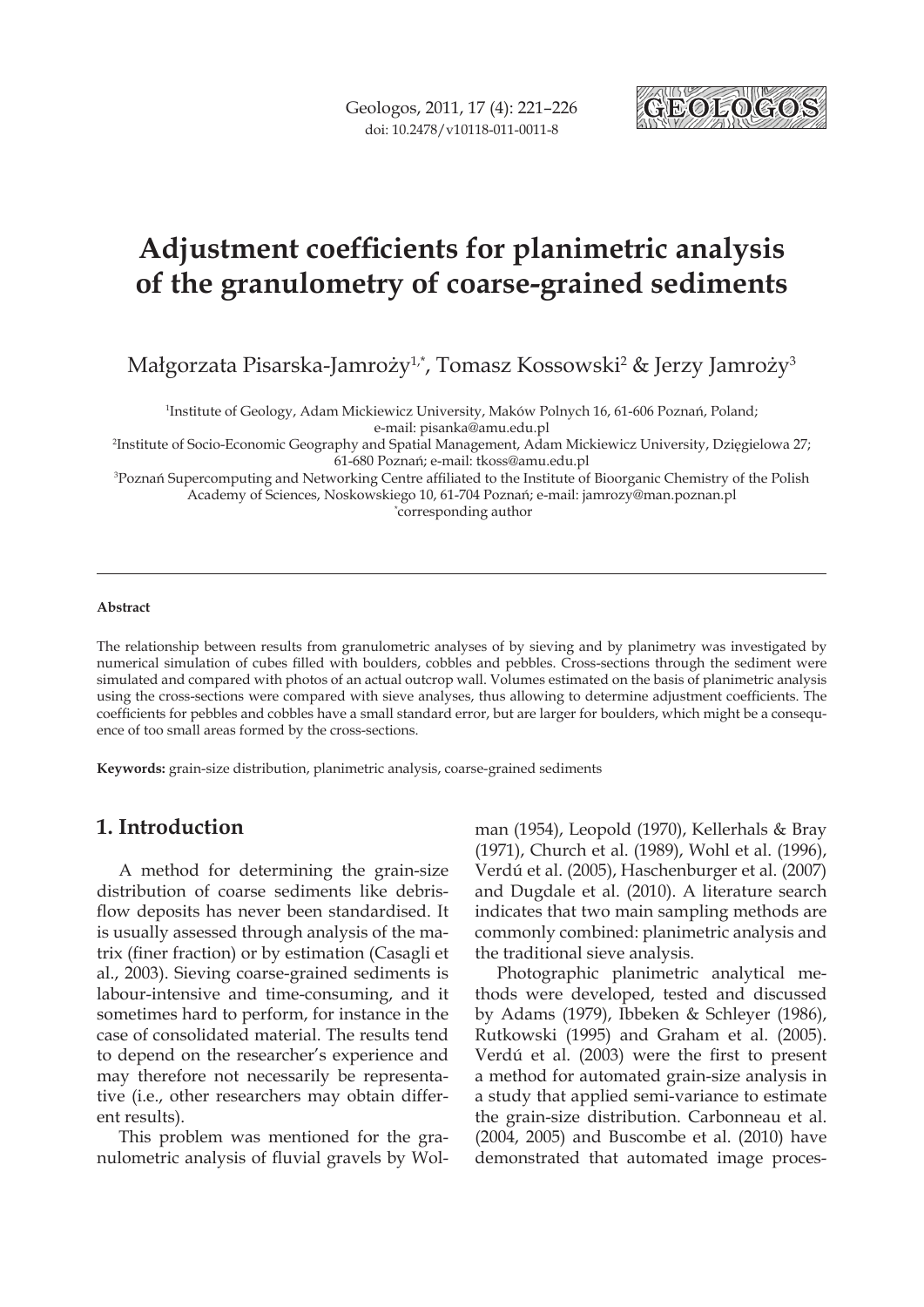sing can be used to measure the median grain size of sediments.

Practically all coarse-grained sediment consists of a framework of larger particles in a finer-grained matrix. The framework can contain boulders (>256 mm), cobbles (256–64 mm), pebbles (64–4 mm), and granules (4–2 mm). The matrix consists of commonly of sand (0.0625–2 mm), silt (0.02–0.0625 mm) and clay (<0.02 mm). A grain diameter of 2 mm was considered by Udden (1914) and Wentworth (1922) as a more or less natural boundary between matrix and framework in coarse-grained deposits .

In the case of grains smaller than 4 mm, sieving is most commonly used. The minimum weight of a sample containing fine-grained gravel (granules) and coarse-grained sand is 500 g (e. g. standard PN–86/ B–02480). The portion of a given size fraction is defined as the percentage of its weight in relation to that of the whole sample. Ferguson & Paola (1997) suggested a sample size for sands 0.1–10 kg, but they pointed out that a problem may arise in the case of gravel due to the wide range of sizes and the commonly lower degree of sorting if compared with sands. The sample-size criteria proposed by De Vries (1970) and Church et al. (1989) may even require samples of many tonnes.

In the case of coarse-grained sediments, it is also possible, however, to apply photographic planimetry; this method is based on a photo of the sediment (made perpendicularly to the outcrop wall). A square of  $2 \times 2$  m or  $5 \times 5$  m of the wall is used to calculate (on the basis of the photo) the percentage taken by the area occupied by the particles (boulders and cobbles) that constitute the framework. In the next step, a square of  $0.5 \times 0.5$  m is used to calculate the percentage of the area taken by pebbles. A more detailed photo can be used for the purpose. The maximum grain size of individual particles is indicated on the photos by one (the longest visible) axis.

In contrast to sieve analyses, not all particles on the photo need to be measured. The exact method for calculating the surface areas covered by a specific grain-size fraction has been described by Rutkowski (1995). We assume that the average density of all grain fractions is the same and that, consequently, the weight percentage of a specific size fraction equals the calculated volume percentage. Alternatively commercial software can be used for the purpose.

The planimetry-derived results are error-laden because the volume of each grain-size fraction is underestimated for three reasons: (1) the photo shows a single, random cross-section of the framework particles, (2) smaller particles are less probably exposed on the photo, and (3) grains may be partially hidden on the photo by other grains, causing them to be attributed to a smaller grain-size fraction.

The objective of the present contribution is to determine whether the percentage of the areas occupied in a cross-section by a specific grain-size fraction can be used for estimating its volume percentage, or whether an adjustment coefficient is required. A similar microscopic method was used for fine-grained sediments by Merta (1991). The relationships between fine-grained grains and their images in thin section were investigated also by Krumbein (1935), Greenman (1951), Packham (1955) and Kellerhals et al. (1975). This planimetric method is also commonly used in petrology to determine the petrographical composition and grain-size of lithified sediments (Ratajczak & Tumidajski, 1979). As far as we know, no analysis has, however, been published as yet regarding the relationship between the area covered by a coarse-grained framework on a photo and the volume percentage of the framework. The methods cited above are all based on comparison of a model to actual sieve results. In contrast, our method applies a purely mathematical simulation on the basis of exactly known volumes of each of size fractions. Advantages of our method are not only that any subjective interpretation is avoided, but also that the calculations are based on much larger (virtual) sediment samples than can actually be sampled in the field.

# **2. Methods**

The numerical simulations applied here have been employed to generate cubes with an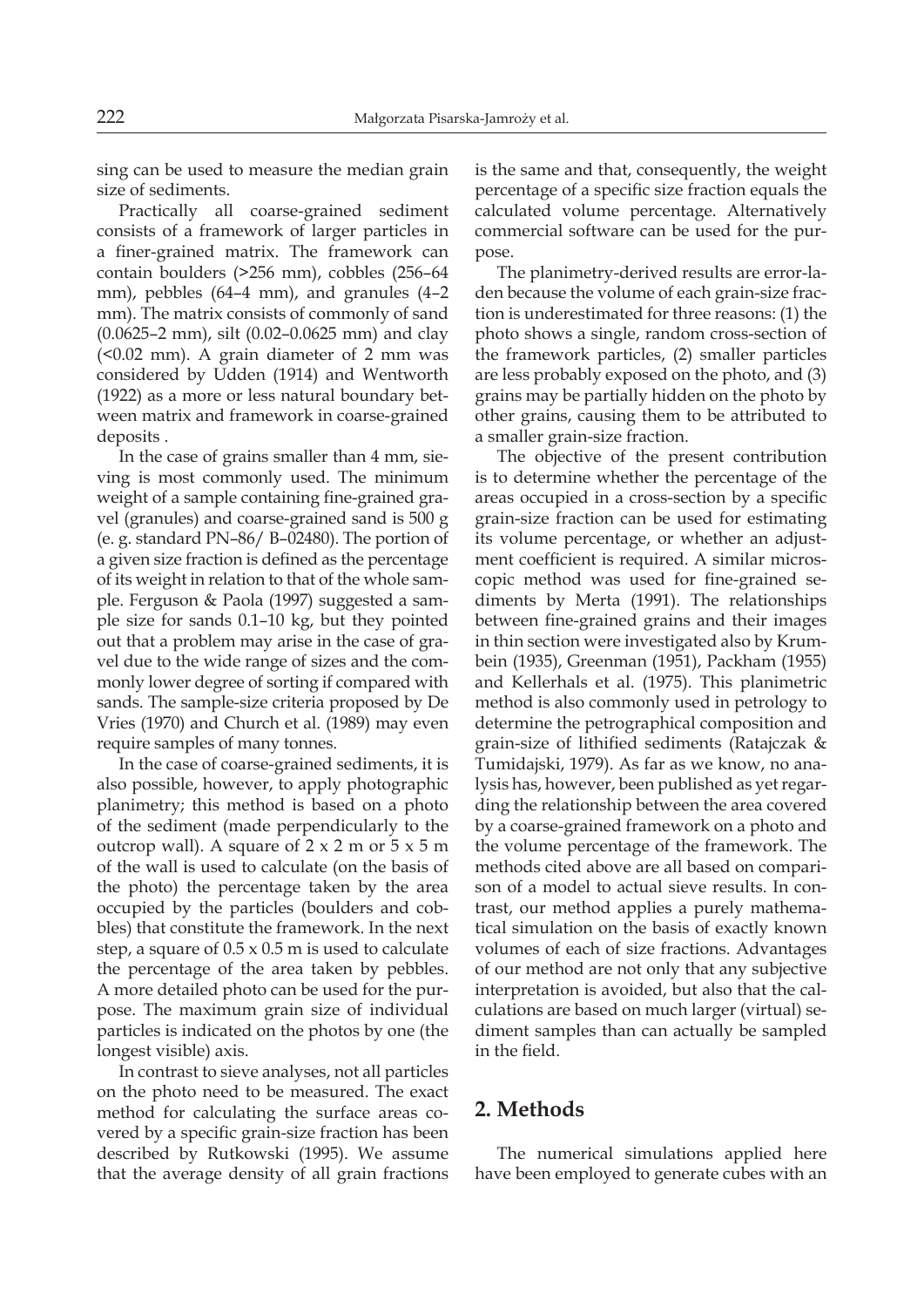edge length of 5 m. These cubes were virtually filled by grains belonging to three grain-size fractions: (1) >256 mm, (2) 64–256 mm and (3) 4–64 mm (Fig. 1). Five cubes were simulated; they contained virtual volumes of the three grain-size fractions of, respectively: (1) 5%, 5%, 10%, (2) 5%, 10%, 12%, (3) 10%, 10%, 15%, (4) 10%, 15%, 5% and (5) 15%, 20%, 20% (Table 1). All these particles had to fit entirely within the cubes.

In order to simulate distributions of the various fractions within the cubes in a random way, two conditions had to be fulfilled.

Firstly, a randomly chosen grain radius *r* was selected, using a random number generator with continuous uniform distribution *U* with parameters *a* and *b* (i.e. continuous uniform distribution – probability distribution of random number selection from the continuous interval between *a* and *b*) defining the left and right end of the range, i.e. the smallest and the largest possible sizes of a fraction. Because these parameters depend on the boundaries between the three grain-size fractions, three continuous,

uniform distributions were obtained: *U* (1024, 128), *U* (32, 128) and *U* (2, 32).

Then, as a second step, the positions of the centres of the grains were chosen randomly, assuming that their *X*, *Y* and *Z* co-ordinates are continuous random variables with identical independent uniform distributions *U* (0, 5000). Because the centre of a randomly selected grain should not be located closer to a wall of the cube than the length of its radius, *r*, the coordinate distributions depend on this radius*.* Thus, the adjusted distributions of coordinates have the form *U* (*r*, 5000-*r*).

The method of generating granules within the cube described above was used in a simulation algorithm, which consists of the following steps:

- 1. set the maximum cumulative volume for grain-size fraction I (*FVI*);
- 2. set the maximum cumulative volume for grain-size fraction II (*FVII*);
- 3. set the maximum cumulative volume for grain-size fraction III (*FVIII*);
- 4. set *granule* empty;



**Fig. 1.** Set-up of the investigation of the planimetric grain-size analysis.

**A:** The cube virtually filled with ballshaped grains used for calculations. Length of cube edge is 5 m; **B–F:** Examples of the cross-sections of the cubes used in five successive set-ups.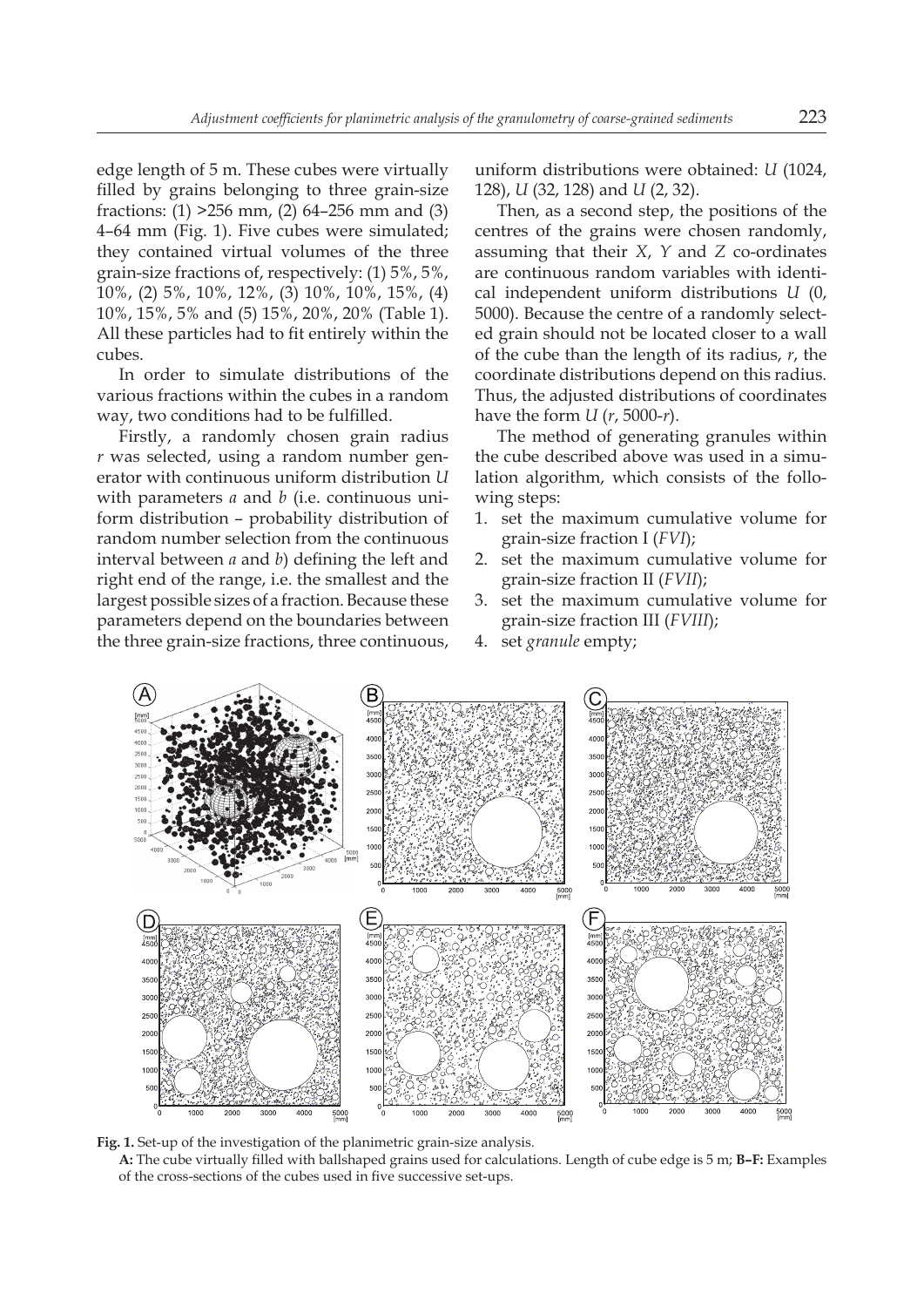| Set-up       | Grain-size fraction Initial set-up Final set-up<br>[mm] | $\lceil\% \rceil$ | [%] | Number of<br>generated grains | Volume of<br>generated grains<br>[%] | Average area<br>covered<br>on cross-section<br>[%] |
|--------------|---------------------------------------------------------|-------------------|-----|-------------------------------|--------------------------------------|----------------------------------------------------|
| Ι            | boulder >256                                            | 5                 | 5   | 3                             | 6.45                                 | 7.09                                               |
|              | cobble 64-256                                           | 5                 | 5   | 2423                          | 5.00                                 | 5.11                                               |
|              | pebble 4-64                                             | 10                | 10  | 524645                        | 10.00                                | 9.99                                               |
| $\mathbf{I}$ | boulder >256                                            | 5                 | 5   | 3                             | 5.07                                 | 5.63                                               |
|              | cobble 64-256                                           | 10                | 10  | 5599                          | 10.00                                | 10.09                                              |
|              | pebble 4-64                                             | 12                | 12  | 795398                        | 11.57                                | 11.88                                              |
| Ш            | boulder >256                                            | 10                | 10  | 12                            | 10.45                                | 11.55                                              |
|              | cobble 64-256                                           | 10                | 10  | 5822                          | 10.00                                | 10.09                                              |
|              | pebble 4-64                                             | 15                | 11  | 691456                        | 10.56                                | 10.52                                              |
|              | boulder > 256                                           | 10                | 10  | 26                            | 10.10                                | 10.86                                              |
| IV           | cobble 64-256                                           | 15                | 15  | 11263                         | 15.00                                | 14.96                                              |
|              | pebble 4-64                                             | 5                 | 5   | 231711                        | 4.75                                 | 5.01                                               |
| V            | boulder >256                                            | 15                | 15  | 65                            | 15.04                                | 16.36                                              |
|              | cobble 64-256                                           | 20                | 20  | 23933                         | 20.00                                | 19.05                                              |
|              | pebble 4-64                                             | 20                | 4   | 259002                        | 4.23                                 | 5.13                                               |

**Table 1.** Results of the analysis.

- 5. generate one grain (G) from fraction I and write it to *granule*;
- 6. new value of *volume* = *volume* of G;
- 7. while *volume* < *FVI*

generate grain G from fraction I; if G doesn't share any part with any element of *granule,* write G to *granule;* end if; new value of *volume* = *volume* + *volume* of G; end while;

- 8. set volume  $= 0$ ;
- 9. repeat steps 7 and 8 for the grain-size of fraction II and of fraction III.

The algorithm has been implemented in Matlab and Octave. Matlab software system is commonly used in grain-size distribution experiments (Carbonneau, 2006; Barnard et al., 2007). Due to the long time that the simulation takes, it was independently run on computers in the Spatial Econometrics Laboratory of Adam Mickiewicz University, and in the Poznań Supercomputing and Networking Centre (affiliated to the Polish Academy of Sciences).

The cubes filled with the virtual grains were used to simulate images representing crosssections through the cubes. Each cube was divided by nine planes parallel to one of its walls, thus leaving distances between these planes of 500 mm. These planes, which crossed grains of

the various fractions were treated as 'photos'. Each 'cut' grain was attributed with the length of its 'real' diameter (as chosen during the block simulation) and the length of the diameter of the corresponding circle in the image. Based on these parameters, the grain-size distributions visible in the cross-sections could be compared with the 'real' values given for the grain sizes in the simulated cubes.

## **3. Results**

We started our simulations with five initial set-ups (see Table 1), which had then to be modified because of the restrictions for the volume of the smallest granules. In the case of assumptions III and V, achieving the assumed volume of the smallest grains was not possible due to lack of space. The initial set-ups were consequently changed into final set-ups with reduced volumes of the various grain-size fractions. The generated volume of grains in each fraction therefore differed slightly from the final set-ups, but it should be emphasised here that these differences were not significant (see the volume of generated grains in Table 1).

Each cross-section was analysed according to the method proposed by Rutkowski (1995), which allows the calculation of the surface area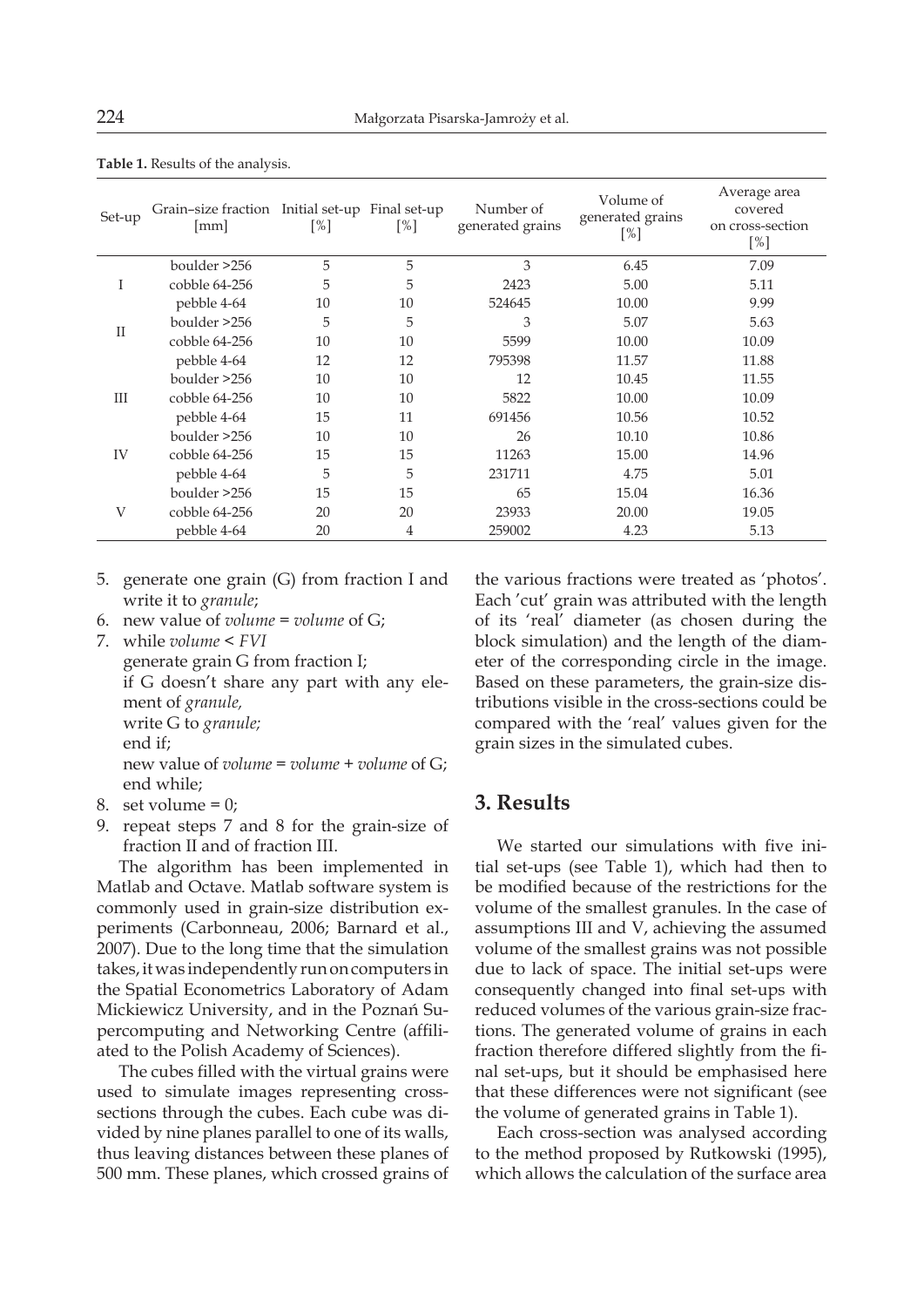| Grain-size<br>fraction<br>${\rm [mm]}$ | Regression<br>coefficient | Standard<br>error |  |  |  |  |
|----------------------------------------|---------------------------|-------------------|--|--|--|--|
| boulders >256                          | 0.83                      | 0.0392            |  |  |  |  |
| $coh$ $64-256$                         | 1.01                      | 0.0121            |  |  |  |  |
| pebbles 4–64                           | 0.98                      | 0.0086            |  |  |  |  |

**Table 2.** Computed regression coefficients for the various framework grain-size fractions.

covered by grains in a specific size fraction. Knowing the real values for the volumes of the generated grains visible in the cross-sections, it was possible to compute the regression coefficient (a) for ratio (in percentages) between the occupied volume (V) and the surface area (P) in the cross-sections. For each grain-size fraction this relation is:

$$
V_i = a_i^* P_i
$$

The results presented in Table 1 show the actual volume of generated grains of each size fraction and the corresponding surface area in the cross-sections. Table 2 shows the computed regression coefficients (a<sub>i</sub>) for each fraction. The coefficients were calculated using the least squares method, and they were statistically significant (standard error at level 0.0001). The results were obtained on the basis of the values for 50 grains in each size fraction. We used 9 cross-sections for each cube with simulated grains and, in addition, the sum of the crosssections for each cube. Because the simulations were applied to different initial/final set-ups, our results may be considered as applicable to other cases that were not analysed, so that the estimated coefficients can reliably be used to determine the volume of the grains visible on the photos.

## **4. Conclusions**

It appears possible to derive the actual volume of the framework constituents (pebbles, cobbles, boulders) in a coarse-grained sediment from pictures of the wall of an outcrop, but for boulders an adjustment coefficient (a) is required.

The adjustment coefficients for cobbles and pebbles have a relatively small standard error and are close to  $a = 1$ , indicating that a straight relationship exists between the percentage of the surface area covered on a photo by grains belonging to a specific size fraction and the volume percentage actually occupied by the grains of this size fraction. This implies that no adjustment coefficient need be applied for deriving the volume percentage from the surface areas on the photos.

The larger standard error for the adjustment coefficient for boulders might be caused by a surface area on the photo that is too small. The relationship between the surface areas of single grains in the cross-sections and that of the whole cross-section area depends relatively strongly on variations in the random distribution of grains of a particular size.

The adjustment coefficient for boulders (0.83) differs substantially from 1, implying that the planimetric method without application of an adjustment coefficient causes a significant error in the estimation of the volume percentage of the boulders

The grain-size analysis of coarse-grained sediments should be performed in two phases. In the first phase, a standard sieve analysis should be performed for grains smaller than pebbles. The minimum sample weight should be 500 g. In the second phase, photographic planimetry can be applied to calculate the proportions of pebbles, cobbles and boulders, which should sum up to 100%. For boulders, an adjustment coefficient of 0.83 should be used.

## **References**

- Adams, J., 1979. Gravel size analysis from photographs. *Journal of the Hydraulics Division* 10, 1247–1255.
- Barnard, P.L., Rubin, D.M., Harney, J. & Mustain, N., 2007. Field test comparison of an autocorrelation technique for determining grain size using a digital 'beachball' camera versus traditional methods. *Sedimentary Geology* 201, 180–195.
- Buscombe, D., Rubin, D.M. & Warrick, J.A., 2010. A universal approximation of grain size from images of noncohesive sedyment. *Journal of Geophysical Research* 115, doi:10.1029/2009JF001477.
- Carbonneau, P.E., Lane, S.N. & Bergeron, N.E., 2004. Catchment-scale mapping of surface grain size in gravel-bed rivers using airborne digital imagery. *Water Resources Research* 40, doi:10.1029/2003WR002759.